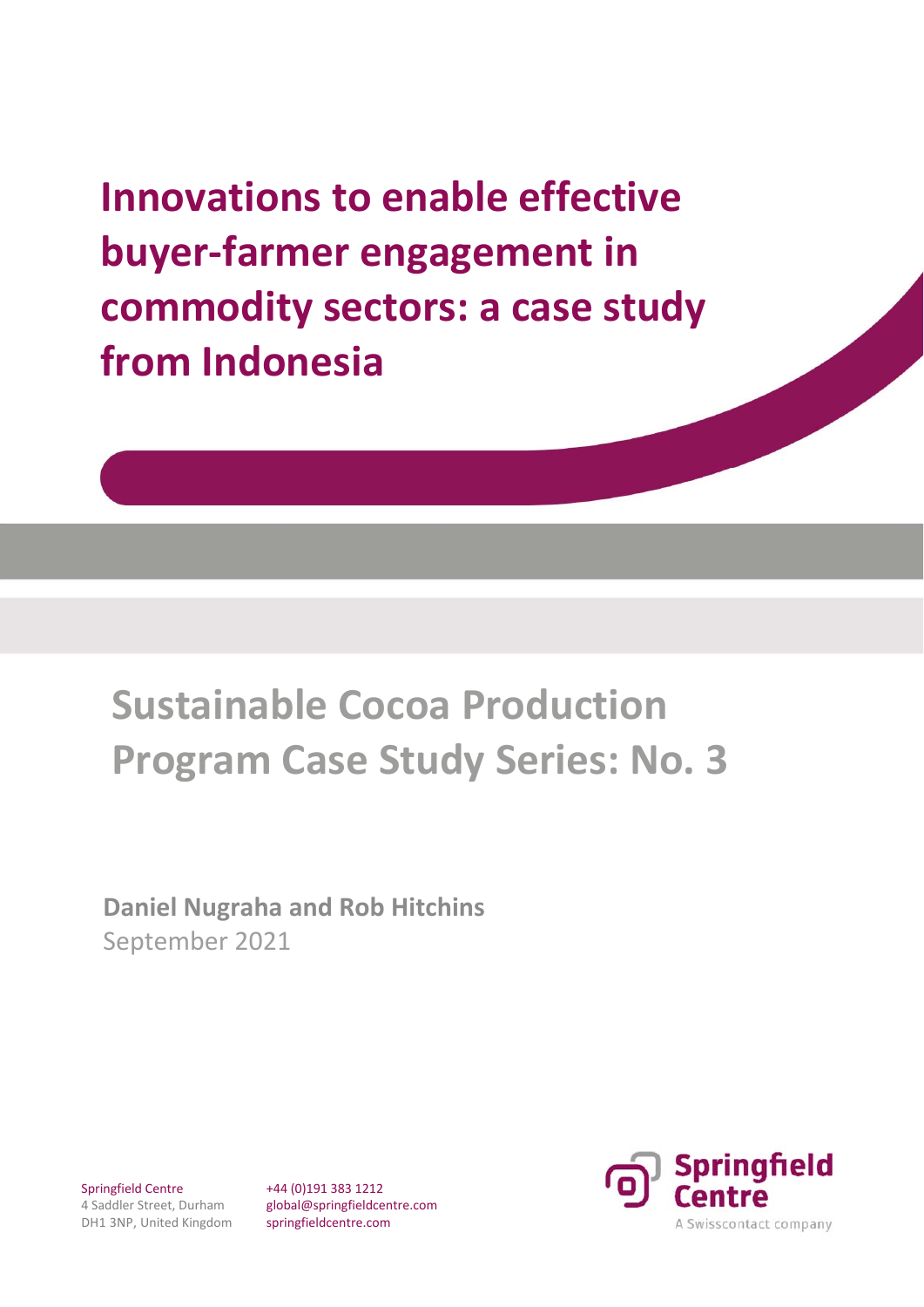# **CONTENTS**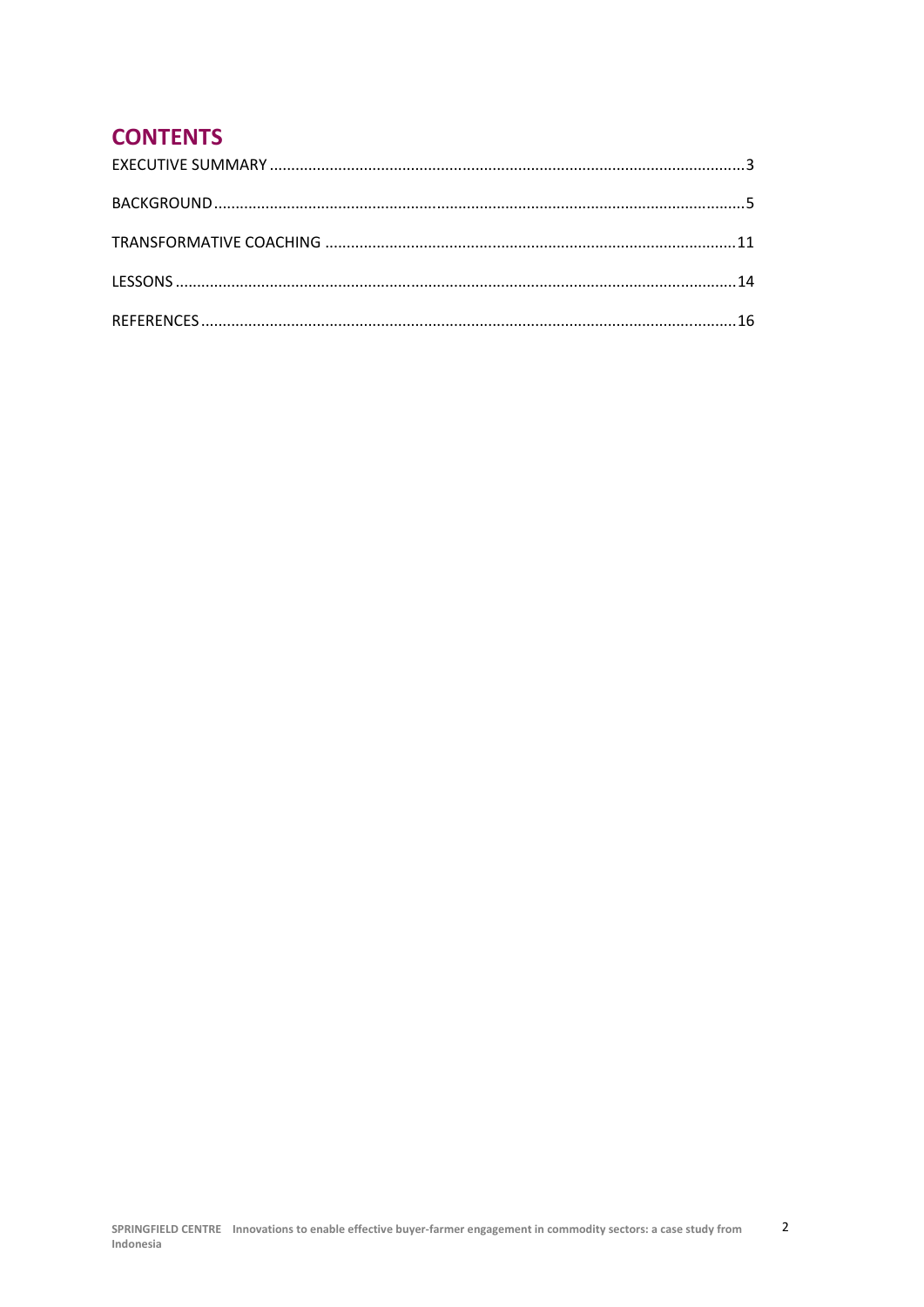## **EXECUTIVE SUMMARY**

Firms that buy commodities from sectors dominated by smallholder farmers often need to support farmers, to raise productivity, improve quality, and ensure that production practices are sustainable. Providing blanket support to large numbers of smallholders is costly. It can result in firm's investment being spread too thinly to be effective. Commodity buyers need to find smart ways of identifying and engaging with smallholders to ensure that support is targeted, manageable, affordable, and effective.

This case study examines the experience of the Sustainable Cocoa Production Program (SCPP), which worked through a public-private development partnership (PPDP) to improve production and build sustainable supply chains in Indonesia's cocoa industry as it faced global and domestic challenges. Seven development organisations and eleven private cocoa buyers contributed approximately USD 55m to the PPDP. SECO and Swisscontact were, respectively, the 'lynchpin' funder and implementing organisation throughout.

SCPP focused on establishing, strengthening, and sustaining four key market functions: farmer training, traceability, planting material, and finance. It trained 160,000 farmers, enabled the integration of 79,000 cocoa farmers into sustainable, certified supply chains, generating USD 927,000 of certification premiums, and increased smallholder yields by 52% and raised their incomes by 75%.

SCPP identified and developed two innovations that aimed to enable commodity-buying firms to identify and engage with farmers in a more focused, efficient, and effective manner: FarmNetX and Transformative Coaching.

FarmNetX is a decision-making tool to help sustainability managers improve the performance of their traceable supply chains by increasing the adoption of innovations and recommended practices among their primary producers. It supports data-driven strategies to transform traceable networks into trusted, innovation networks. It works by identifying key influencers in their farmer networks so that sustainability managers can focus their investments to upgrade these influencers, instead of the whole network.

Transformative Coaching (TC) helps firms improve their farmer coaching outcomes. It is a participatory coaching approach that recognises that farming is often family business and inseparable from the household. Farmers, their spouses, and other adult members of the household receive coaching. TC combines a performance coaching method called GROW (Goal, Reality, Option, and Way Forward) and a participatory method called GALS (Gender Action Learning System).

SCPP's experience in promoting innovations to enable firms to consolidate and manage their supply chains, offers lessons that are applicable to other commodity sectors that rely on smallholder production.

- The combination of FarmNetX, to understand and harness farmer networks, with TC, to provide farmer support more effectively, presents a opportunity to enhance the efficiency of efforts to improve adoption rates among farmers.
- Opportunities are missed to use simple data analyses and metrics that can generate insightful information for decision making.
- With an incremental investment, commodity-buying firms can tap into the wealth of their existing farmer data and use it for more targeted, effective, and efficient supply chain upgrading.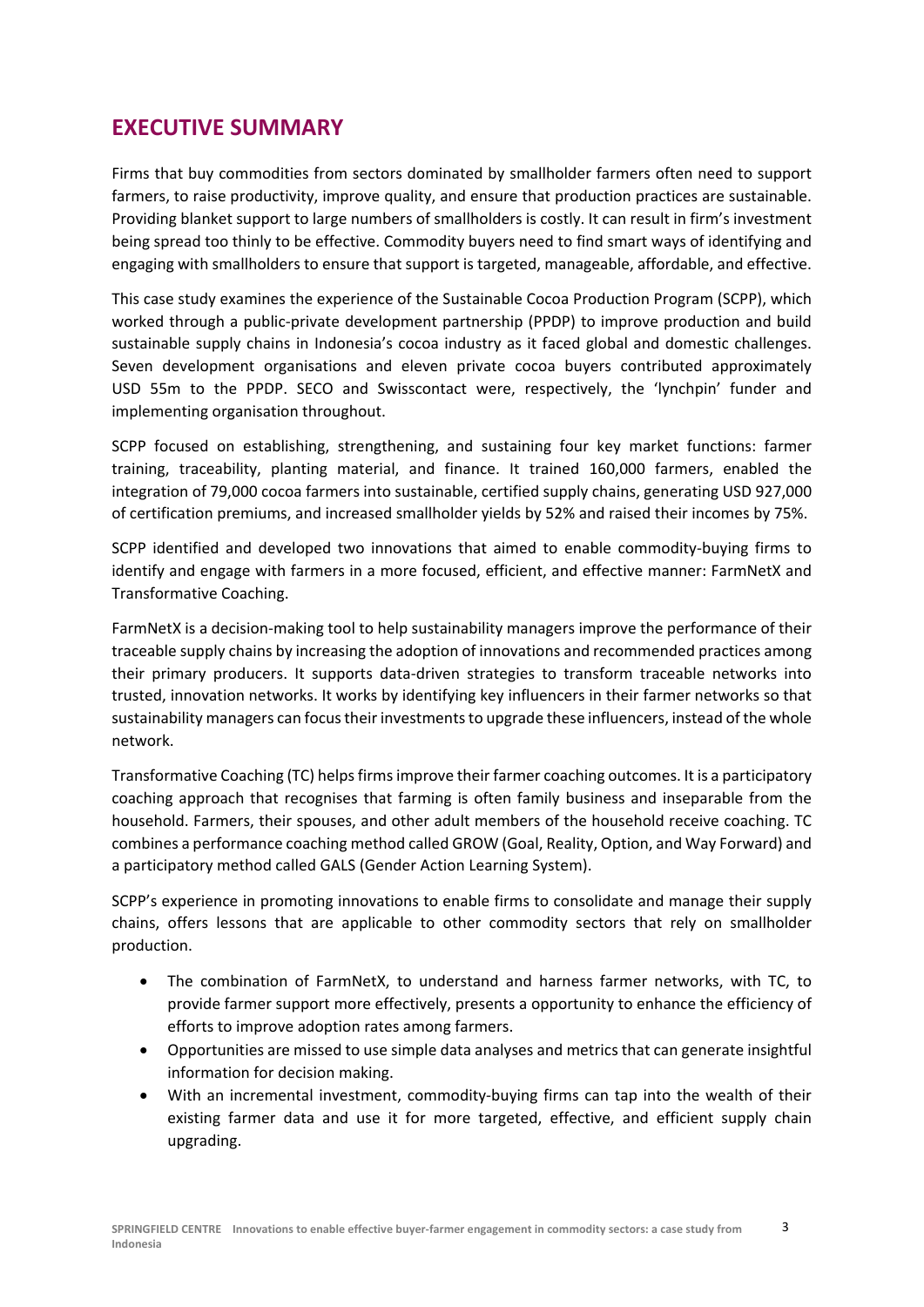- TC demonstrated that behaviour change among farmers could be more effectively induced when the underlying motivation and vision of households are addressed.
- A separation between procurement and sustainability departments can lead to missed opportunities to improve results for farmers and for the supply chain.
- Staff managing commodity supply chains have limited opportunities or capacity for analysis and experimentation.
- Commodity buyers can enlist specialised advisory services to fill this gap or build capacity in‐ house.

#### **Acknowledgements**

We are grateful for the assistance of Christina Rini, Ross Jaax and Prashant Rana of Swisscontact, and the staff and funders of SCPP, in the preparation of this case study. Any omissions and errors are the sole responsibility of the authors.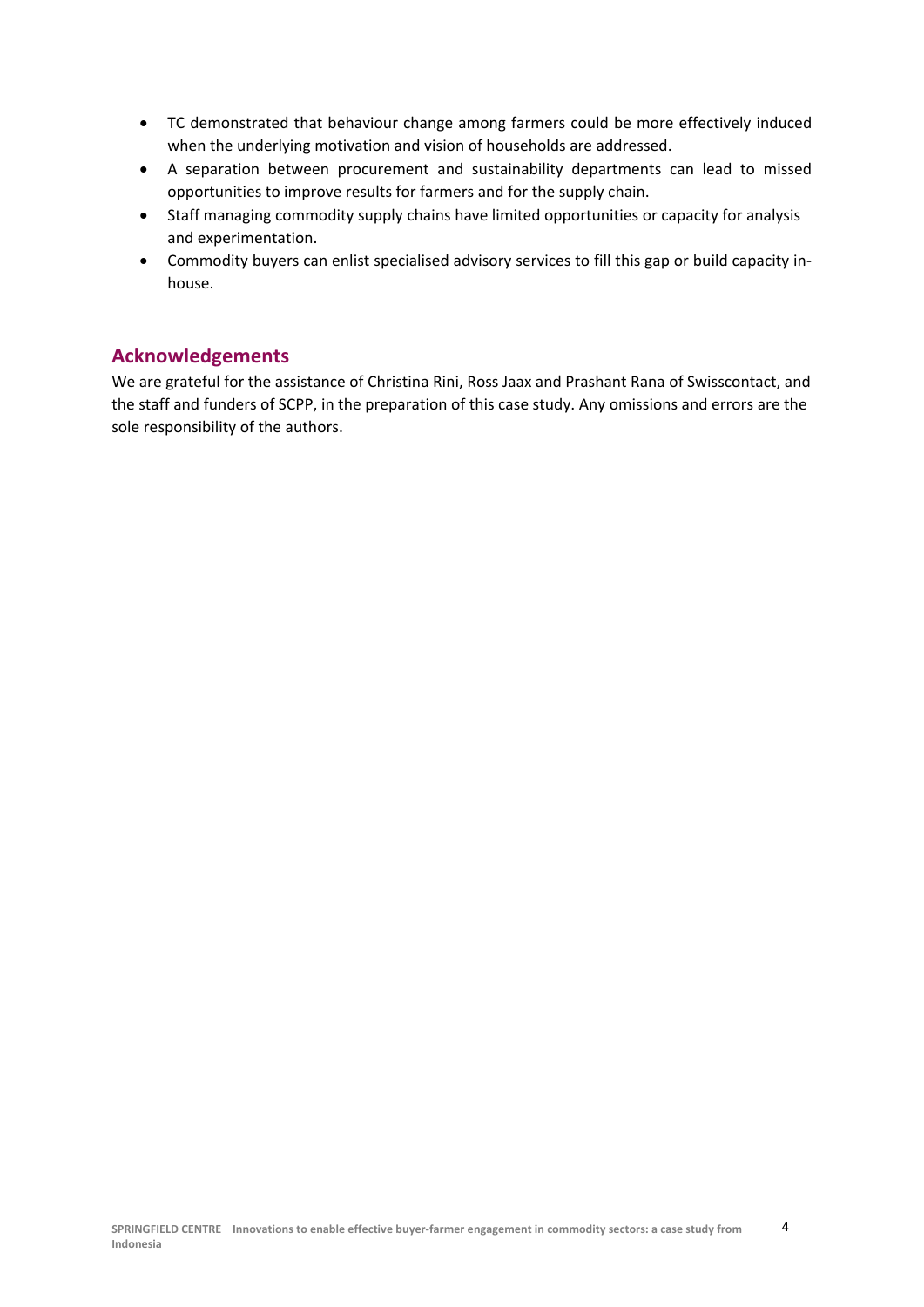## **BACKGROUND**

**The Sustainable Cocoa Production Program (SCPP) aimed to increase the income of smallholder cocoa farmers by improving the competitiveness of the cocoa sector**. It focused on improving production (i.e. farming good practices and technology transfer), sustainable supply chain (i.e. certification, traceability, supply chain management and market access), and sector‐wide collaboration and knowledge sharing. SCPP worked to establish and strengthen four main market functions: farmer training, traceability, planting material, and finance<sup>1</sup>. Implemented by Swisscontact, SCPP commenced in 2012 and operated as a public-private development partnership<sup>2</sup>. SCPP managed a total of USD 55m, comprising contributions from seven development organisations (USD 43m) and eleven private cocoa buyers (USD 13m), making it one of the largest partnerships between donors and businesses in the commodity sector.

**When global cocoa prices plummeted in 2017, many smallholder farmers began to move away from cocoa.** As cocoa's profitability declined relative to other crops, farmers diverted their investments to other crops or left the sector for better opportunities in non‐agricultural sectors. Consequently, farmers' adoption of good agricultural practices (GAP) did not progress as expected and yields stagnated. Up to 10% of farmers who had successfully accomplished certification dropped out from the certification scheme.

Large cocoa buyers responded by gradually consolidating their supply chains. Two factors drove buyers' quest to make their supply chains more efficient and resilient. First, investing in large numbers of farmers, a supply chain expansion strategy, was no longer appropriate or viable. They wanted to select those farmers that were most committed to cultivating cocoa, to focus their investment on fewer farmers with the best potential for higher performance. Second, buyers were looking for new approaches and tools for engaging cocoa farmers more effectively, to increasing their rates of GAP adoption and yield, and build loyalty.

SCPP identified and developed two innovations that aimed to enable cocoa-buying firms to identify and engage with farmers in a more focused, efficient, and effective manner: FarmNetX and Transformative Coaching.

<sup>&</sup>lt;sup>1</sup> For further detail on the cocoa sector services supported by SCPP, see Springfield Centre (2021a).

<sup>2</sup> For further detail on public‐private development partnerships, see Springfield Centre (2021b).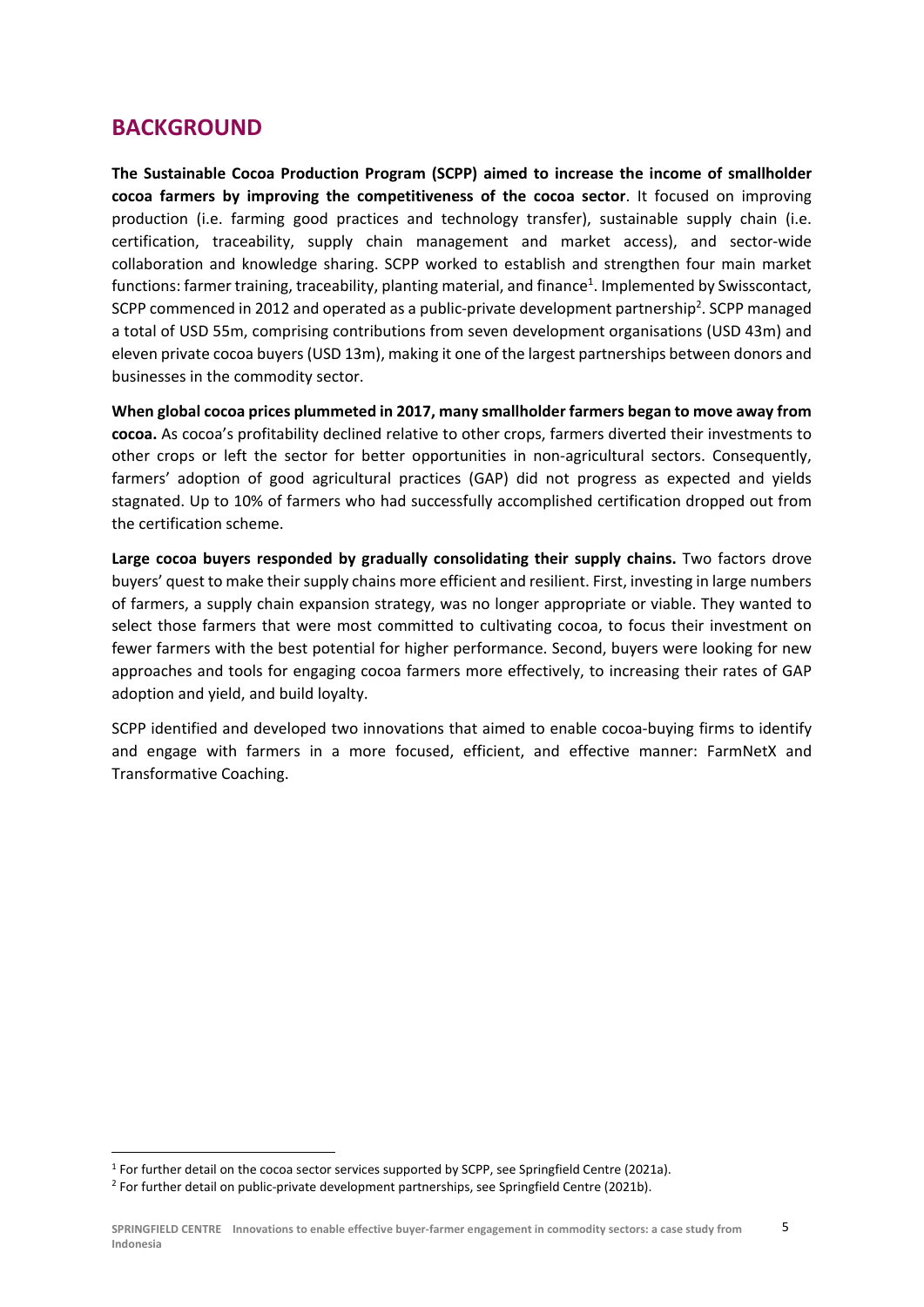### **FarmNetX**

**In 2018, SCPP set out to understand how knowledge and practices are diffused through farmer networks.**  Working with University of Sydney, SCPP applied Social Network Analysis (SNA) in understanding the diffusion of innovations<sup>3</sup> in the cocoa sector. The SNA was then translated into practical tools for sociometric survey and sociometric analysis that were tested and refined through field trials. A key consideration was that the tools would be simple enough to be administered by nonresearchers and affordable enough to be used for routine commercial purposes. By the end of 2018, the set of tools, called FarmNetX, were ready for roll out.

**FarmNetX is a decision‐making tool to help sustainability managers improve the performance of their traceable supply chains** by increasing the adoption of innovations and recommended practices among their primary producers. It supports data-driven strategies to transform traceable networks into trusted, innovation networks.

**FarmNetX works by identifying key influencers in their farmer networks so that sustainability managers can focus their investments to upgrade these influencers**, instead of the whole network. In turn, these influencers then disseminate the new practices to fellow farmers, increasing their adoption rate. Influencers are used as a conduit to convey know-how to their followers. This approach is more efficient than the traditional extension approaches, because it leverages prevailing social trust structures and bonds as opposed to establishing new ones, such as forming new groups or organising new collective actions – a process that requires a lot of time and resources. FarmNetX consist of 4 steps (see Figure 1).

*Figure 1 Steps in FarmNetX* 



1. **Adoption scoring**. Farmers' adoption levels of recommended practices (e.g. GAP or CoC – Code of Conduct) are assessed using firms' existing adoption frameworks and data collected for internal supply chain management and/or sustainability standards. If these do not yet exist, then a new framework can be developed (see Table 1) and data collection for adoption scoring can be incorporated in the sociometric survey (see Step 2). To show the adoption pattern in the network (see Figure 2), the frequencies of adoption scores are then charted using a histogram and grouped into four categories, according to Roger's adoption curve: 16% early adopters, 34% early majority, 34% late majority, and 16% laggards.

*Table 1 Example of a simplified adoption framework4*

| <b>Criteria</b> | <b>Indicators</b>     | <b>Scoring criteria</b>                                                             | Weighting | <b>Score</b> |
|-----------------|-----------------------|-------------------------------------------------------------------------------------|-----------|--------------|
| Environmental   | No<br>deforestation   | 10 = Not cleared forest to plant or replant in the last 2 years<br>$0 = 0$ therwise | 10%       |              |
| practices       | No water<br>pollution | $10$ = No waste disposal into rivers<br>$0 = 0$ therwise                            | 10%       |              |

<sup>&</sup>lt;sup>3</sup> Diffusion of Innovations, coined by Everett Rogers in 1962, is a theory that seeks to explain how, why, and at what rate new ideas and technology spread.

6

<sup>4</sup> The indicators for adoption scoring can be binomial (either 0 or 10) or discrete variable (integers from 0 to 10). As the overall adoption level is progressing, the indicators can be replaced by new ones to reflect more advanced practices to be adopted, or the scoring criteria be made stricter. Similarly, the weighting can be adjusted to reflect priority aspects.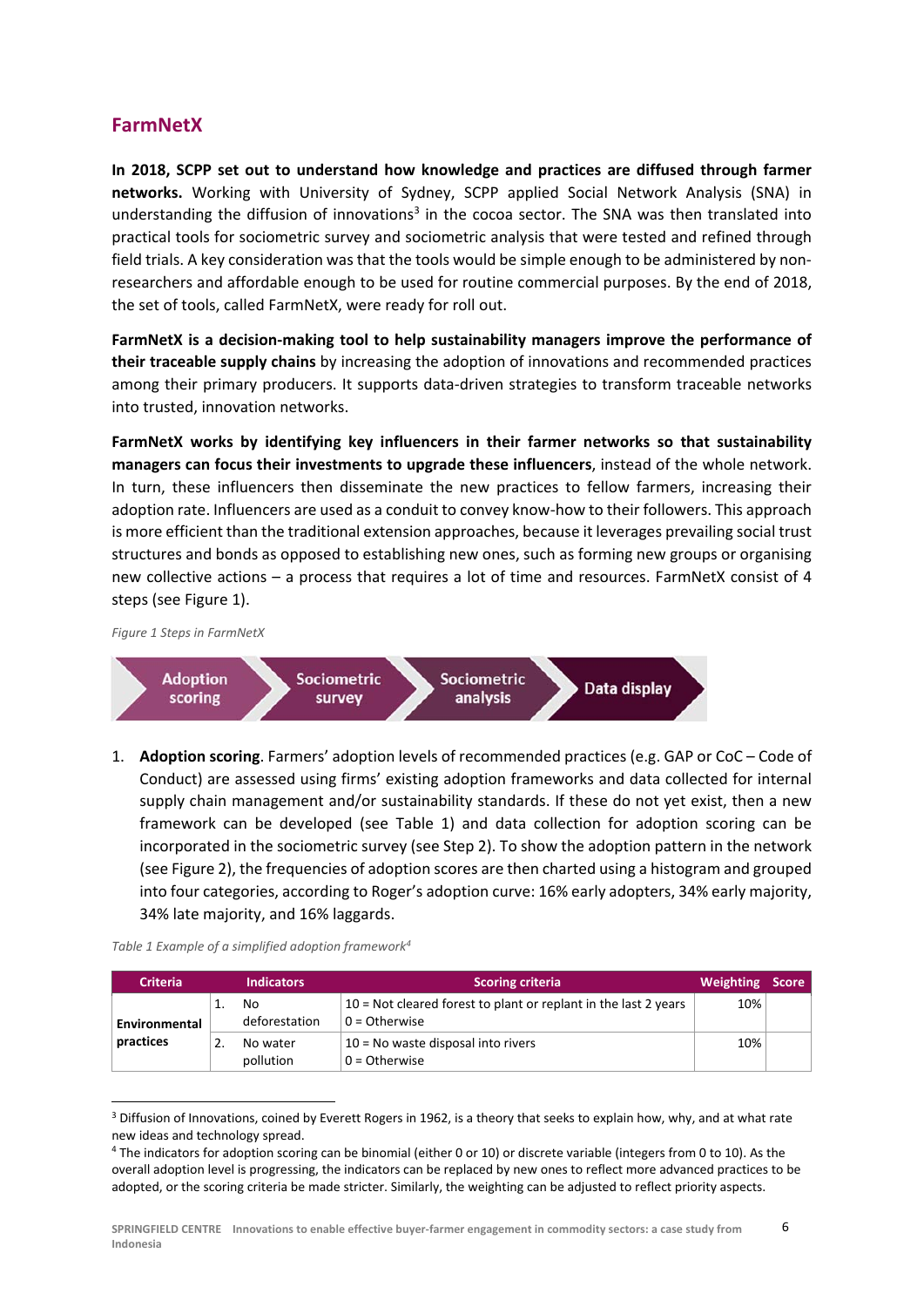| <b>Criteria</b>                |     | <b>Indicators</b>                                                                                    | <b>Scoring criteria</b>                                                                                                                                                                                                                    | <b>Weighting</b> | <b>Score</b> |
|--------------------------------|-----|------------------------------------------------------------------------------------------------------|--------------------------------------------------------------------------------------------------------------------------------------------------------------------------------------------------------------------------------------------|------------------|--------------|
| <b>Replanting</b><br>practices | 3.  | Seedling quality                                                                                     | 10 = top-grafted seedlings purchased from certified<br>nurseries<br>5 = top-grafted seedlings are self-made or purchased from<br>non-certified nurseries<br>$0 =$ seedlings are not top grafted                                            | 5%               |              |
|                                | 4.  | Annual<br>replanting rate                                                                            | 10 = 100 top-grafted seedlings replanted per year<br>1-9 = number of top grafted seedlings replanted per year<br>divided by 100, result rounded down<br>$0 = no$ replanting                                                                | 25%              |              |
|                                | 5.  | Shade trees                                                                                          | $10 = 20$ shade trees or more are planted<br>1-9 = number of shade trees planted divided by 20, result<br>rounded down<br>$0 = no$ shade tree planted                                                                                      | 5%               |              |
| <b>Diversification</b>         | 6.  | Additional<br>incomes                                                                                | 10 = above IDR 10 million or USD 709 <sup>5</sup> supplementary<br>incomes from other crops / livestock grown in the plantation<br>1-9 = Supplementary incomes divided by 10 million, result<br>rounded down<br>$0 = No$ additional income | 10%              |              |
| Soil                           | 7.  | Soil covering                                                                                        | 10 = Organic mulch, cover crop and/or green manure is used<br>$0 = 0$ therwise                                                                                                                                                             | 5%               |              |
| management                     | 8.  | Organic waste<br>10 = Organic waste from the field composted on site<br>handling<br>$0 = 0$ therwise |                                                                                                                                                                                                                                            | 10%              |              |
| Pesticide use                  | 9.  | Banned<br>pesticides                                                                                 | $10$ = No use of banned pesticides<br>$0 = Use of banned pesticides$                                                                                                                                                                       | 10%              |              |
|                                | 10. | Recording<br>pesticide use                                                                           | 10 = The type, dosage, and application time of pesticides are<br>completely recorded on paper<br>5 = Partial recording<br>$0 = Otherwise$                                                                                                  | 10%              |              |
|                                |     |                                                                                                      | <b>TOTAL</b>                                                                                                                                                                                                                               | 100%             | $0 - 100$    |

*Figure 2 Example of a histogram of adoption scores* 



5 For this calculation an exchange rate of USD 1 = IDR 14,105 was used*. (Source: https://www.statista.com/, 2020 annual exchange rate).*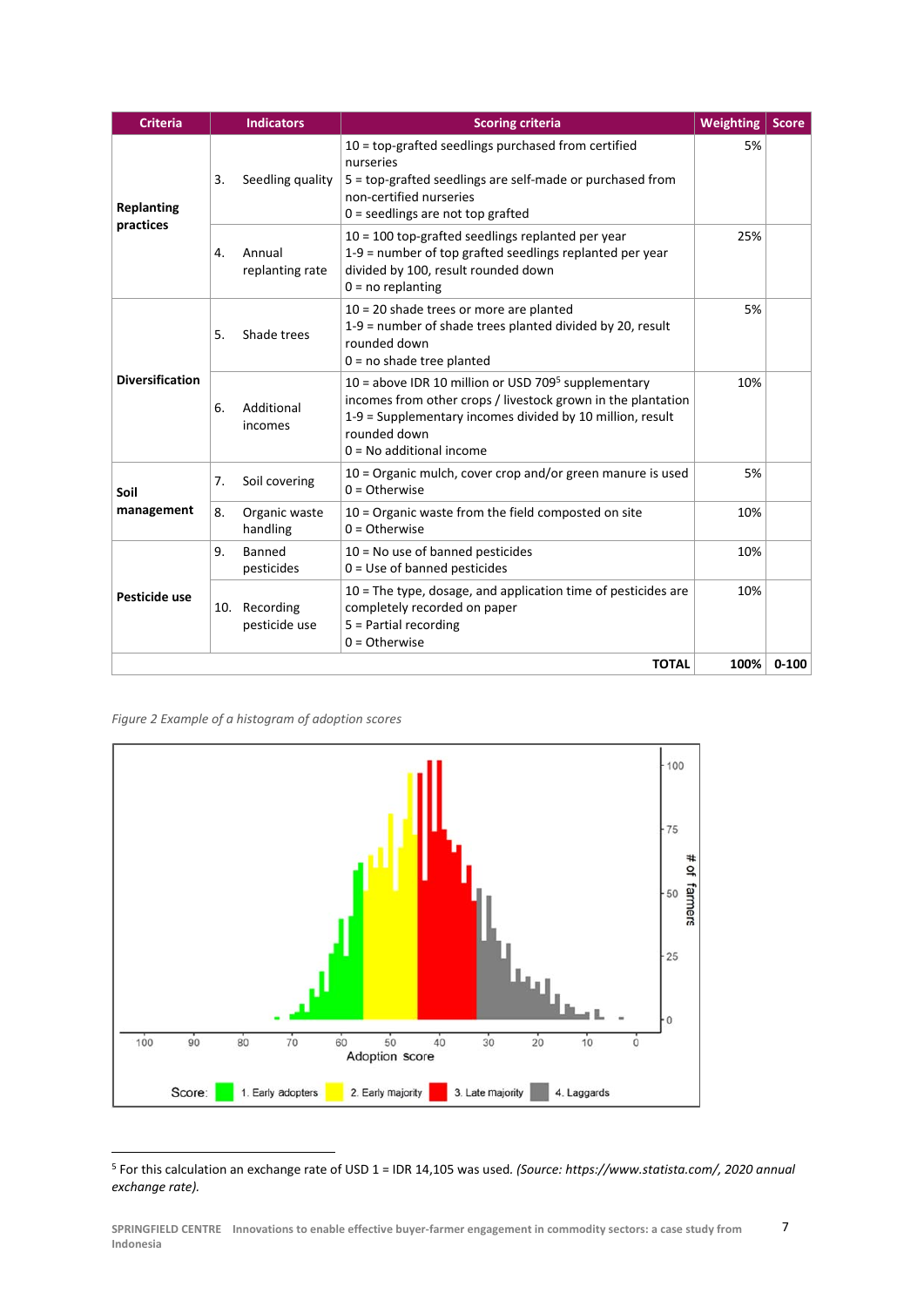- 2. **Sociometric surveys** collect data on the relationships between people or organisations. Two key sociometric questions are used in FarmNetX:
	- (a) Whom do you talk to about farming?
	- (b) If there are new farming ideas or practices you tried recently, who influenced you to try those new practices?

The first question learns about farmers' preferred sources of information in their own social network. The second question identifies any sources of information that have induced a change in behaviour. The sociometric survey should be kept as succinct and simple as possible so that it can be incorporated into existing, routine data collection functions in the supply chain, such as farm inspections or internal audits. If that is not possible, it can be administered as a stand-alone survey combined with the adoption scoring.

- 3. Sociometric analysis measures<sup>6</sup> the pattern of relationships (or ties) among individuals (or nodes) in the network. As the relationships to be measured contain information flow or influence behaviour, they are described as directional ties. Useful network measures include:
	- (a) Indegrees: The number of individuals that cite a particular node as being a source of information or inspiration for behaviour change (high indegrees = influencers).
	- (b) Outdegrees: The number of individuals who are approached by a particular node seeking information or inspiration for behaviour change (high outdegrees = avid information seeker).
	- (c) Betweenness: The number of times a node acts as a bridge along the shortest paths between two other nodes (high betweenness = brokers).

 $127$ Legend 1427 Early adopters 1189 1182 Early majority 1206 Late majority 1187 1188 1513 Laggards  $20$ Information tie: The arrowhead 198 denotes the source of information and the arrow tail the information seeker 192 1183 Action tie: The arrowhead denotes the source of inspiration and the arrow tail the farmer who takes action due to the inspiration

*Figure 3 Example of a sociogram focusing on adoption levels* 

<sup>6</sup> There are different network measures and indicators. Of relevance are the centrality measures which identify the most critical nodes in a network based on certain criteria.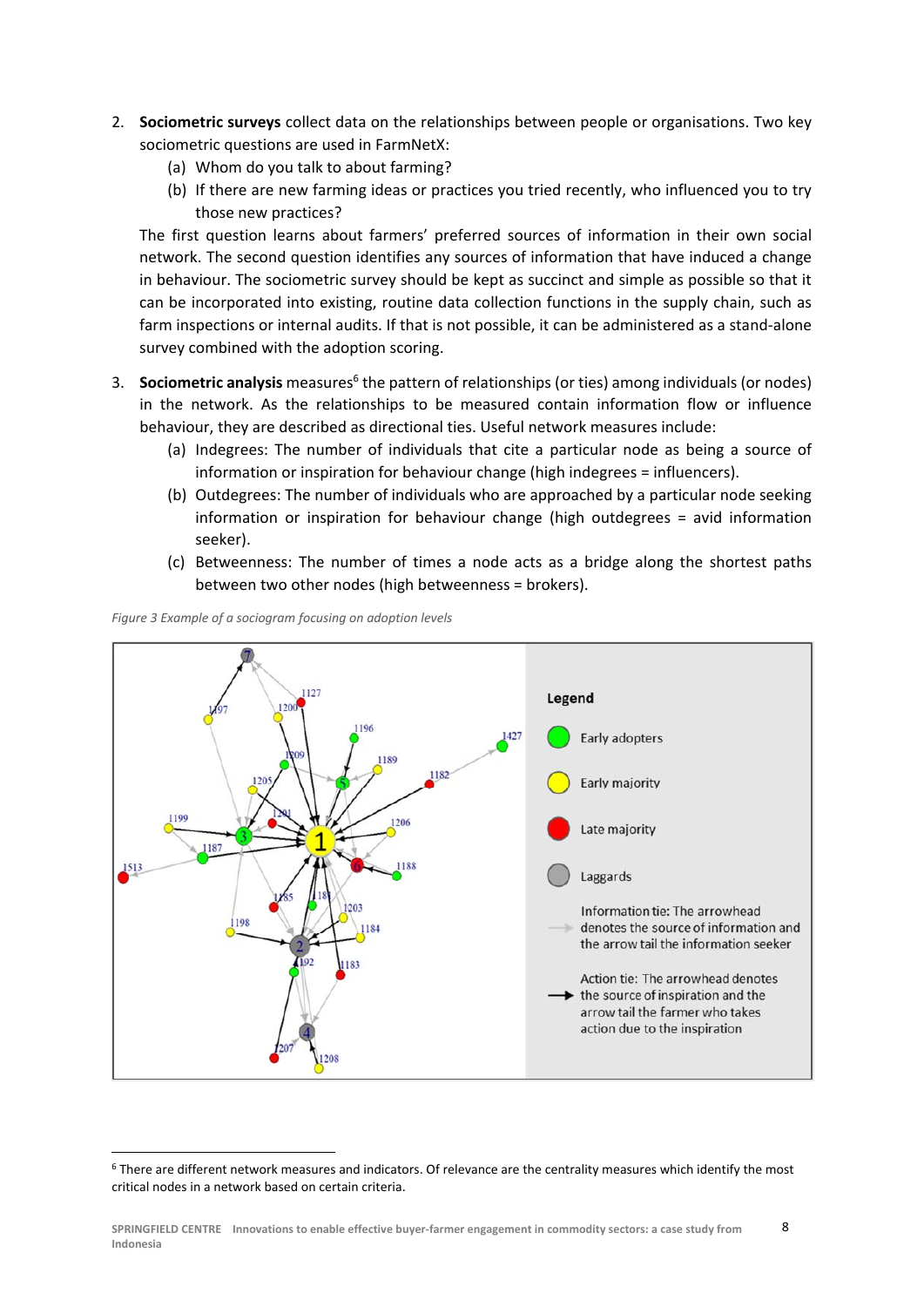- 4. **Data display.** Results are displayed using sociograms either at village or sub-district level, depending on the size of the network. Nodes or individuals of particular interest are highlighted (see Figure 3), such as those with strong influence and high adoption scores (influencers) or very low ones (potential blockers), or those with high adoption scores but weak influence scores (potential influencers). For instance:
	- (a) Node 1 is a strong influencer with 20 indegrees. Out of the total 26 nodes in the network, 20 (or 77%) cite node 1 as a source of information or inspiration. Other influencers are nodes 2, 3, and 4 with 9, 6, and 5 indegrees, respectively.
	- (b) Most ties to node 1 are action ties (16 out of 20), indicating that node 1 effectively induces behaviour changes in other nodes. In contrast, nodes 2, 3, and 4 have more information ties than action ties.
	- (c) Nodes 2 and 3 have the highest betweenness and thus play a vital role as brokers that influence the information flows between nodes in the network.

#### **Initial results**

**SCPP piloted FarmNetX with three commodity‐buying firms in the cocoa and coffee sectors.** The pilots confirmed the typical bell curve pattern for rates of adoption. Farmers are not a homogenous group. They range from those who are risk taking – perhaps due to better assets endowment and or commitment to a commodity as primary source of income (early adopters) – to those who are risk averse and content with traditional practices (laggards), perhaps due to economic vulnerability or to a diversified livelihood strategy, where the commodity is not a priority for them.

Understanding which farmers belong to which group can help supply chain managers design specific interventions tailored to specific groups, instead of using a blanket‐coverage extension approach. Moreover, FarmNetX not only helped identify these different groups, but also specific individuals within these groups that could be targeted for specific support (see Figure 4 and next section).

|                                                                                         |                                                       |                                                                                                                                                                              | Farmers' adoption level       |                                                                                                                           |
|-----------------------------------------------------------------------------------------|-------------------------------------------------------|------------------------------------------------------------------------------------------------------------------------------------------------------------------------------|-------------------------------|---------------------------------------------------------------------------------------------------------------------------|
| Farmers' position in<br>the network                                                     | <b>Early adopters</b><br>(16%)                        | <b>Early majority</b><br>(34%)                                                                                                                                               | <b>Late majority</b><br>(34%) | <b>Laggards</b><br>(16%)                                                                                                  |
| Influencers (10%)<br>High indegrees (e.g. $\geq 4$ ),<br>central to the network         | Positive<br>norm<br>setters.                          | Priority farmers for improving<br>adoption in the network.<br>Intensive coaching to increase<br>adoption level could have<br>transformational effect for<br>their followers. |                               | Negative norm<br>setters. Increase<br>adoption level<br>to reduce risks.<br>Prune from<br>network over<br>time if needed. |
| Brokers (5%)<br>High betweenness,<br>connect influencers to<br>followers                | Place to<br>seed the<br>next level of<br>innovations. |                                                                                                                                                                              |                               |                                                                                                                           |
| Followers (80%)<br>Low indegrees &<br>betweenness, reached<br>via influencers & brokers | Potential<br>influencers.<br>Increase<br>their        | Bulk of the network. Strengthen their connections to their<br>influencers through farmer field days, transforming<br>information ties to action ties. Low investment needed. |                               |                                                                                                                           |
| Isolates (5%)<br>No ties to other farmers<br>in their networks                          | influence<br>using e.g.<br>demo plots.                | Difficult to reach. High investment to increase adoption<br>level. Monitor their supply loyalty.                                                                             |                               |                                                                                                                           |

*Figure 4 Example of farmer targeting recommendations based on adoption level and degree of influence*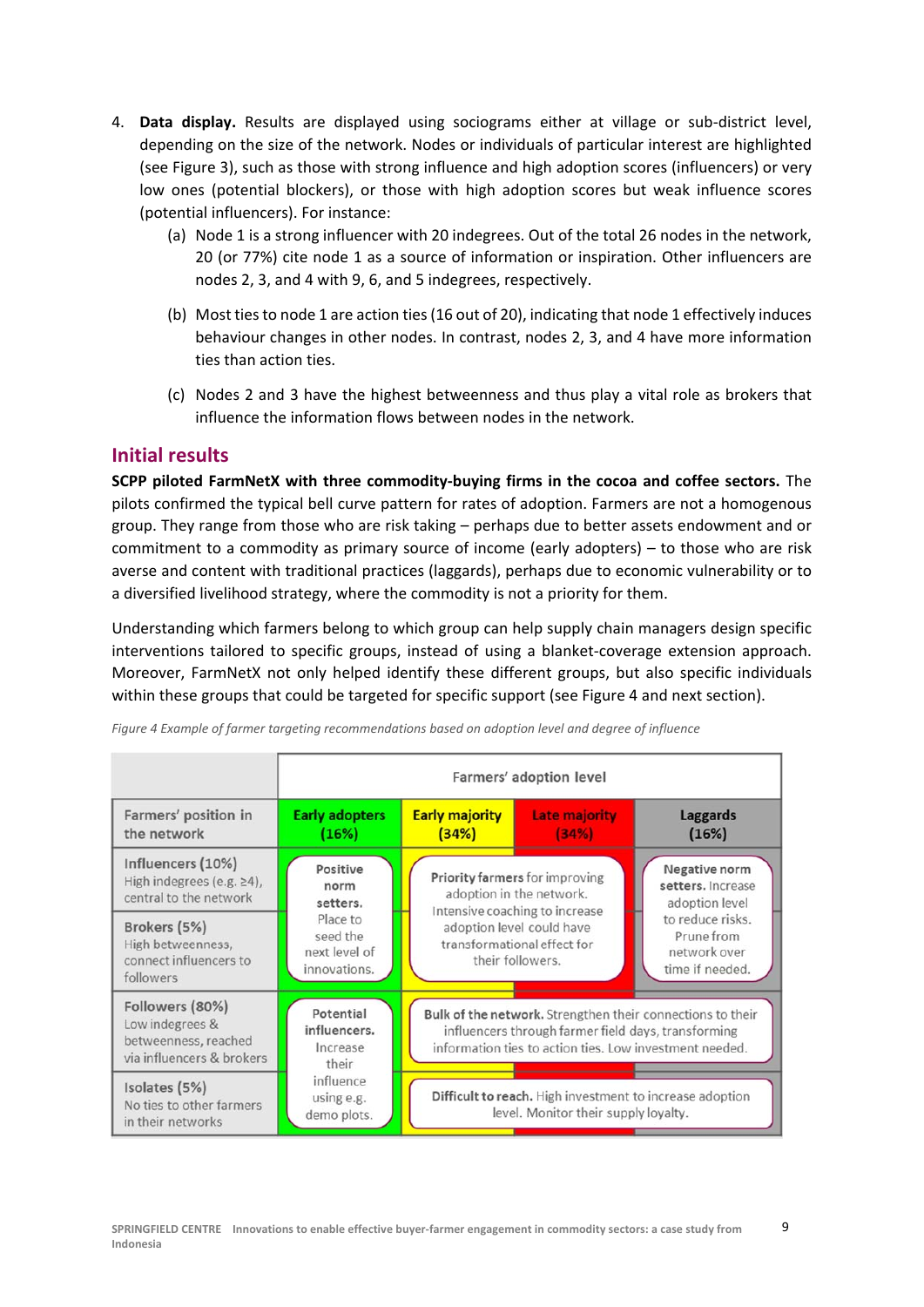**Not all influencers were part of the supply chains.** Some farmers and smallholder nurseries were found to be influential in farmer networks but not known by firms' field staff. Ideally, these 'outsider' influencers would need to be integrated into the supply chain so that their influencing role can be used to disseminate innovation among their followers.

**Farmers with strong influence could have either positive or negative effect in their network**. In general, the adoption score of influencers roughly correlated with the average adoption score of their immediate followers. Influencers appeared to be setting the norm for their network. The opposite seemed to be the case for negative influencers or blockers. Positive influencers can be used to seed the next level of innovations; negative influencers or blockers need to be mitigated in some way. This could include 'pruning' them out of the networks or connecting their followers to more positive influencers.

**Some influencers were trusted sources of information, but less influential in triggering behaviour change among their followers**. Such influencers typically had more information ties than action ties (see Figure 3). This means that other farmers sought information from these influencers, but the information received had not yet inspired them to change their practices, most likely because the adoption levels of these influencers were low or because they were poor communicators. This type of influencer can benefit from coaching support. By improving their adoption level and how they convey information, their positive influence on their networks could be further harnessed.

**The primary targets for intensive coaching are influencers and brokers in the early and late majorities.** By focusing on these priority farmers – 5-10% of the network – innovations could be disseminated to their direct followers, who constitute 60‐70% of the network.

**The bulk of the network can then be encouraged to follow the steps of their influencers through farmer field days**. While coaching programmes are resource intensive and can cover a limited number of participants, farmer field days are a low‐investment tool to raise followers' awareness, knowledge, and benefits of recommended practices, demonstrated by the influencers and brokers.

**The application of FarmNetX also uncovered hidden gems in farmer networks**. Some farmers had impressive adoption scores but weak influence over the network. These were, for example, female farmers who were not part of farmer groups or had limited interactions with surrounding female farmers. These potential influencers can be empowered and given avenues to exert greater influence in their networks using demonstration plots combined with farmer field days.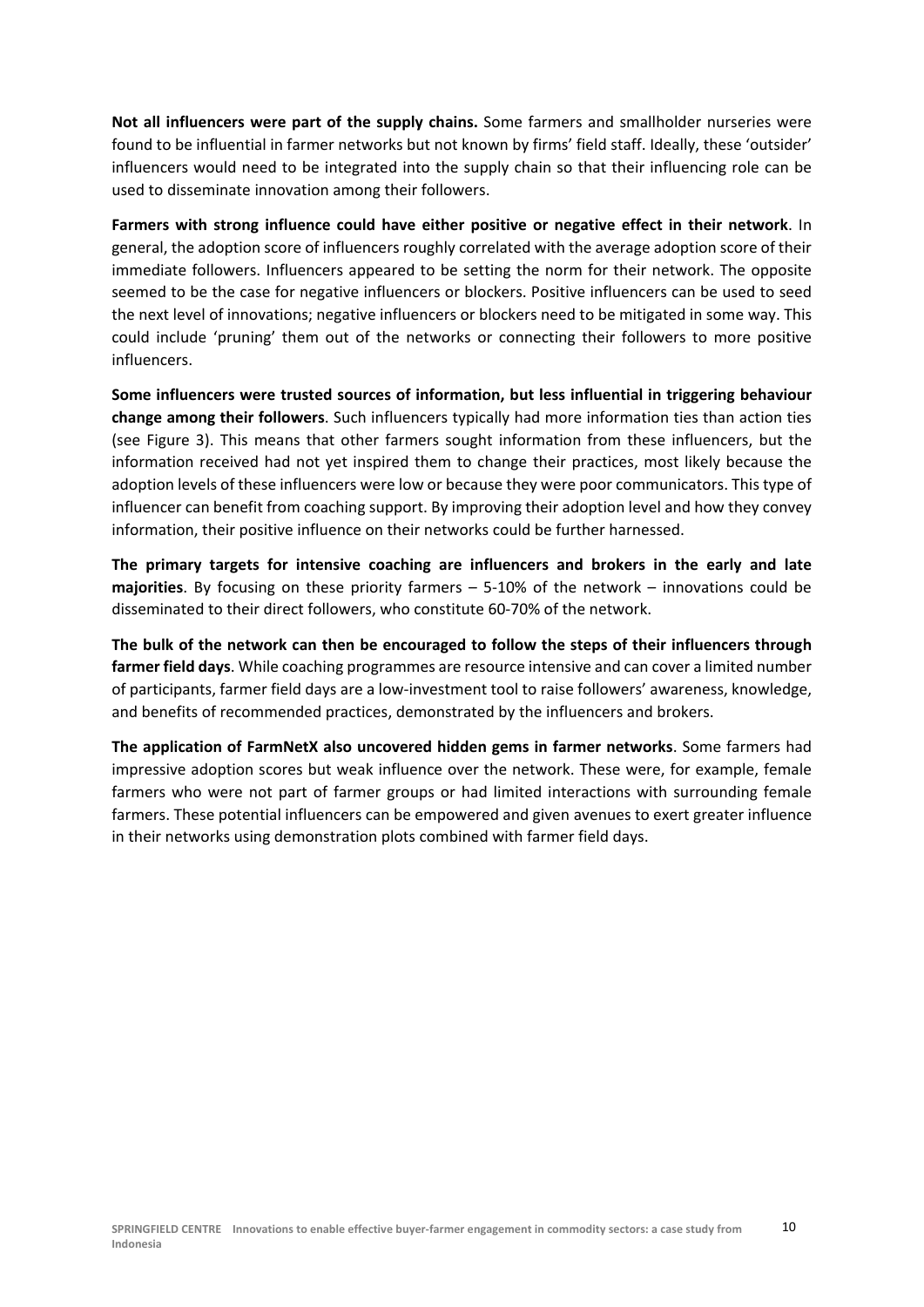# **TRANSFORMATIVE COACHING**

**In 2018, cocoa buyers embarked on a journey to find a more effective way to increase the adoption**  rate of farmers. Firms began to shift from generic training for all cocoa farmers to one-on-one mentoring for select farmers addressing specific topics.

**However, the method of coaching was 'top down'.** Coaches assessed the condition of farmers' cocoa farms and cultivation practices and then provided a list of recommendations for improvement, which farmers then needed to implement (i.e. a farm improvement plan). Coaches would check on progress during subsequent visits or coaching sessions and discuss with farmers any constraints to putting the recommendations into practice. This was found to be complicated, time consuming and did not lead to the desired behaviour change.

**SCPP developed and tested Transformative Coaching (TC) to help cocoa firms improve their coaching outcomes.** TC is a bespoke, participatory coaching approach that recognises that cocoa farming is a family business and inseparable from the household. Farmers, their spouses, and other adult members of the household receive coaching. TC emphasises the role of women in co-managing cocoa, since they play a vital role in farming activities and decision making within the household.

**TC combines a performance coaching method called GROW7 (Goal, Reality, Option, and Way**  Forward) and a participatory method called GALS<sup>8</sup> (Gender Action Learning System). GALS uses drawing as method to help coached farmers articulate and visualise their ideas and plans. SCPP streamlined GALS from two-week process down to two or three coaching sessions, each lasting three hours, to ensure that TC remained cost effective for cocoa firms to adopt and continue using.

| <b>GROW</b><br>framework | <b>GALS methodology</b>                                                                                                                                                                                                                                                                                                                                                                                                                                                                                                                                                                                                                                               |
|--------------------------|-----------------------------------------------------------------------------------------------------------------------------------------------------------------------------------------------------------------------------------------------------------------------------------------------------------------------------------------------------------------------------------------------------------------------------------------------------------------------------------------------------------------------------------------------------------------------------------------------------------------------------------------------------------------------|
| Goal                     | ■ Articulate the vision or aspirations of each household member and integrate them into one vision.<br>• This can be something in the distant future, such as sending children to college, or something<br>immediate, such as having enough nutritious food on the table every day.                                                                                                                                                                                                                                                                                                                                                                                   |
| <b>Reality</b>           | Map the existing conditions of the household using a 'happy family tree', which lists:<br>■ Members of the household including those that have migrated to other places.<br>Activities carried out separately and jointly by men and women (income generating and non-income<br>generating, e.g. daily household chores).<br><b>Expenses incurred separately by men and women, but also jointly such as for household daily needs.</b><br>Assets and decision making over the assets by men and women.<br>■ Estimated value of different income sources and expenses, to identify the main ones.                                                                      |
| Option                   | ■ List existing and potential options that would help the household achieve their vision. Existing options<br>can include reducing expenses or re-allocating resources to different purposes. Potential options<br>might include investing in cocoa replanting or getting an additional job.<br>After the preferred options are selected, opportunities and challenges relating to them are identified.<br>For example, if investing in replanting is chosen, family savings or access to a loan represent<br>opportunities for the household to pursue that option. Conversely, unseasonable weather conditions<br>represent a challenge to investing in replanting. |

*Table 2 The combination of GROW framework and GALS methodology into Transformative Coaching* 

<sup>7</sup> GROW coaching method was inspired by The Inner Game of Tennis written by Timothy Gallwey. It has been used extensively in corporate coaching from the late 1980s and 1990s.

<sup>&</sup>lt;sup>8</sup> GALS was developed by Linda Mayoux in Uganda under a programme of Oxfam Novib called WEMAN (Women's Empowerment Mainstreaming and Networking).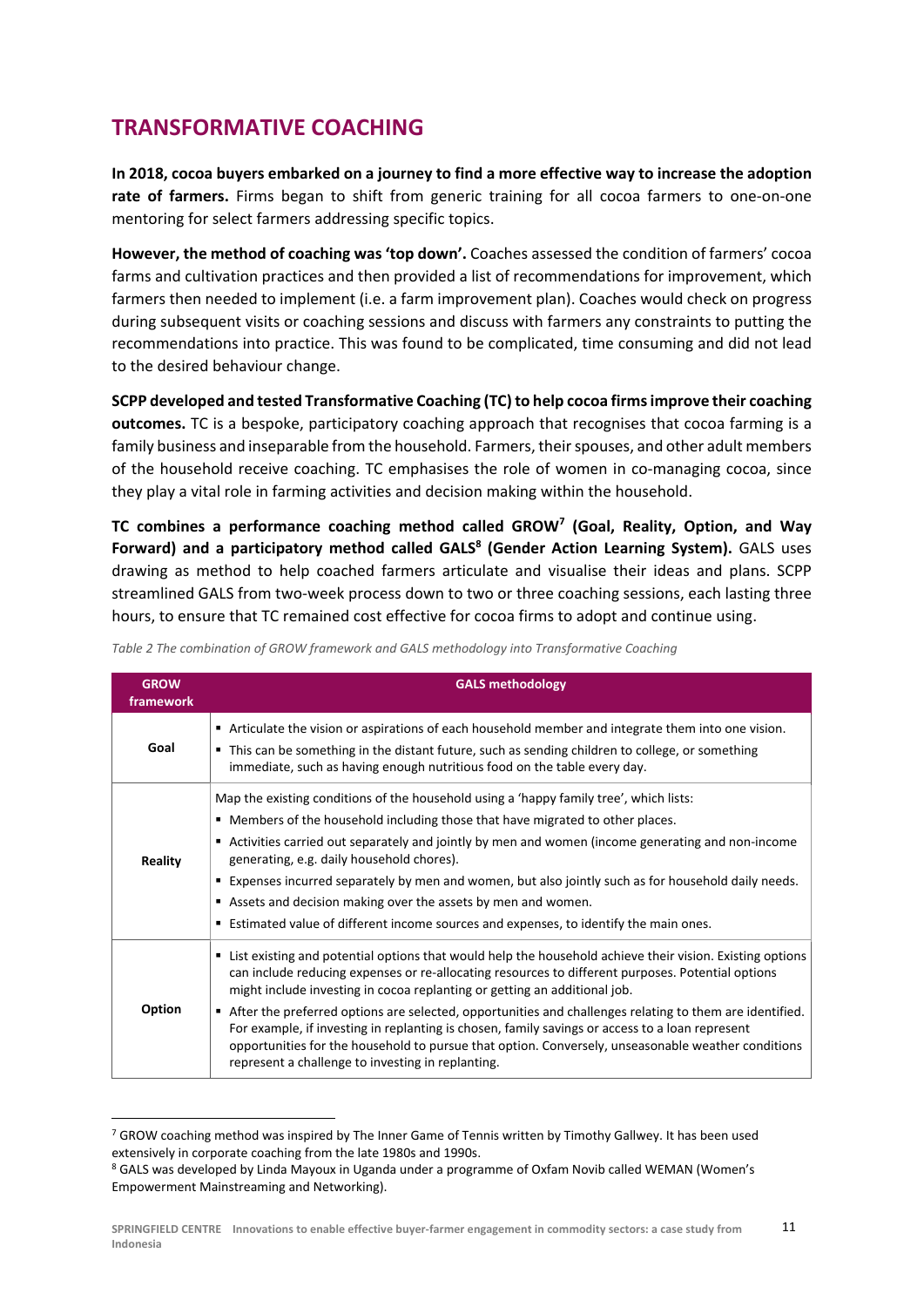| <b>GROW</b><br>framework | <b>GALS methodology</b>                                                                                                                                                                   |
|--------------------------|-------------------------------------------------------------------------------------------------------------------------------------------------------------------------------------------|
|                          | • To achieve the family vision, intermediary targets are defined for the next year. The targets need to<br>be concrete and SMART (specific, measurable, attainable, relevant, timebound). |
| Way forward              | These are further broken down into quarters, with an action plan specifying the activities that need<br>ц<br>to be undertaken by each family member.                                      |
|                          | The family vision, annual targets, and quarterly action plans constitute the vision journey, in which<br>the farm improvement plan is integral.                                           |

**Following the FarmNetX pilot, SCPP had tested Transformative Coaching in partnership with one multinational cocoa buyer during 2019‐2020.** The FarmNetX pilot generated a list of 43 candidates for TC, i.e. farmers with strong influence in their networks and high adoption scores. Afterwards, SCPP validated the pre‐selection with the cocoa buyer's field staff, reduced the list to 18 finalists, and visited each of these finalists to explain the one‐on‐one coaching programme and acquire their consent.

**Unfortunately, COVID‐19 struck in 2020 and movement restrictions disrupted some pilot activities.** The first session of TC in February‐March 2020 was delivered in person, while the follow‐up sessions in April 2020 onwards were substituted by phone calls and text messaging. Some planned activities, such as farmer field days on coachees' demo farms, were cancelled or downsized. Post‐coaching performance data, e.g. on adoption scores, yields, and sales volumes, could not be collected.

Nevertheless, there are early indicators that Transformative Coaching will produce results in future.

#### **Initial results**

**Positive feedback from coaches.** TC not only addressed technical matters of cocoa cultivation, but also subtle yet powerful aspects of behaviour change, namely the vision and motivation of farmers and their families. Focusing on these underlying factors meant that farmers were more inclined to own and drive implementation of the farm improvement plans that they formulated during coaching. This made monitoring of progress easier. Coaches felt more confident by being able to build closer, more trusting relationships with farmers, and appreciated helping farmers articulate their visions, devise plans on how to achieve it, and supporting them through the journey.

**Positive feedback from coached farmers.** Coached farmers overwhelmingly rated TC much better than the previous top-down mentoring. They reported feeling more empowered and motivated, because they could see the connection between doing cocoa farming better and achieving their dream, such as making a religious pilgrimage, sending children to college, purchasing livestock, land, and motorbikes, or renovating their house. They took the initiative to contact their coaches when they faced issues or had questions in implementing their farm improvement plans. TC helped husbands and wives improve their joint household financial management, for example by identifying and reducing non-essential purchases (e.g. cigarettes) and allocating more money to replanting using certified topgrafted seedlings, pruning equipment, and fertiliser – to increase yields and income. The division of tasks between men and women for farming and household activities became more balanced. Women spent more time tending the garden, while men took over some of the household tasks.

**Quality of farm improvement plan.** The vision journeys (see Figure 5), including cocoa farm improvement plans, developed by coached farmers were assessed by SCPP to determine whether they were likely to enhance the adoption of recommended practices and have transformative impacts on cocoa farms. For example, total replanting achieves a very high transformative effect. SCPP found that about 30% of farm improvement plans integrated side‐grafting and partial replanting, which would have a high transformative effect over two to four years. Around 70% of the farm improvement plans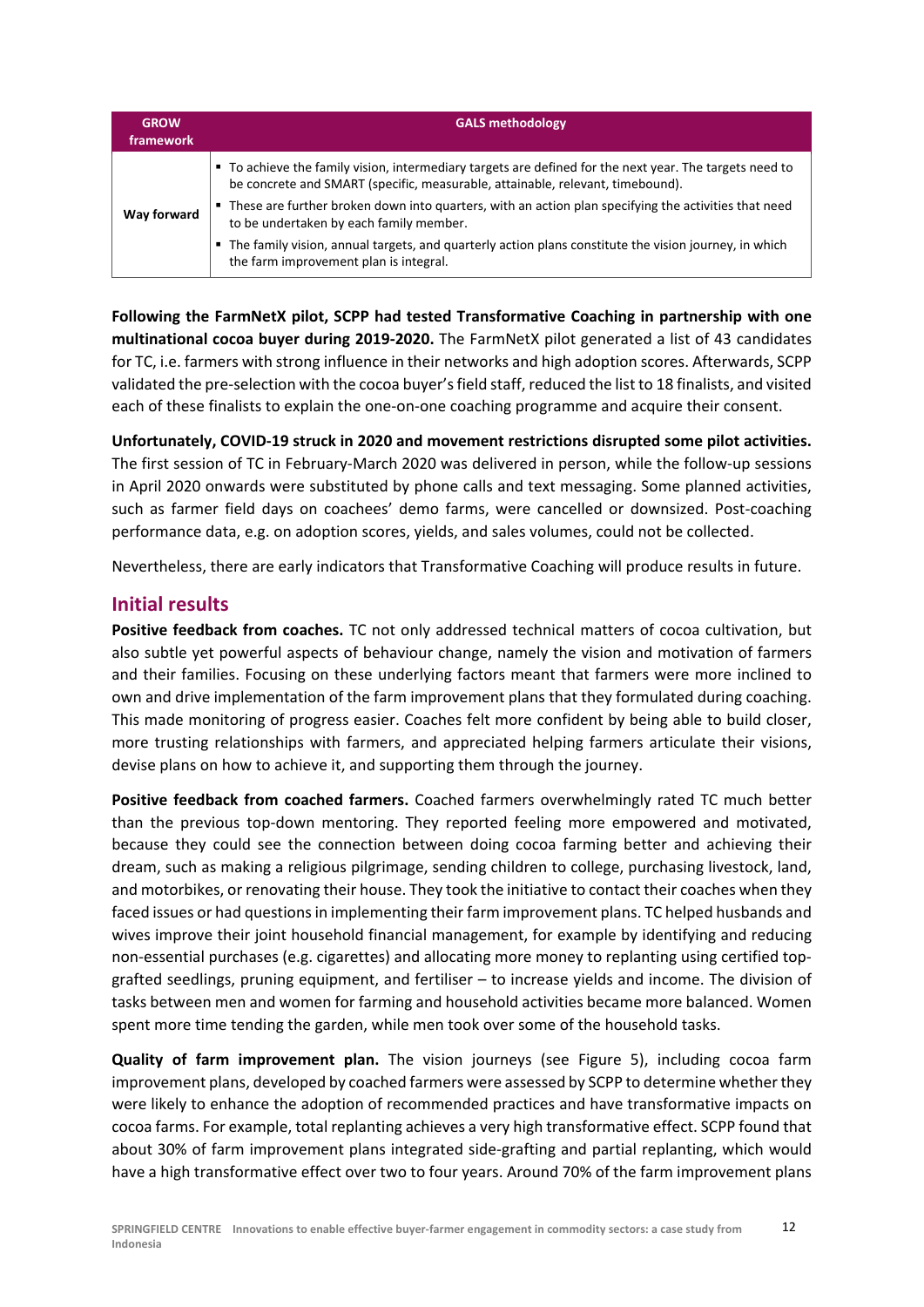were likely to have a low or very low transformative effect, however, because the initial farm improvement plans had a timeframe of one year, so most coached farmers focused on practices that could rapidly improve yield, such as pruning and application of fertilisers.





**Triggering replanting and seedling nursery business.** Early in the coaching process, the lack of quality seedings was identified as a primary constraint. Following the coaching, coachees were brought on a field trip to nurseries in a neighbouring district. As a result, more than half of the farmers ordered sufficient seedlings to replace 40% of their total tree stock, and two set up a new nursery business. SCPP co-funded 38% of the costs, with the coachees resourcing the balance through in-kind labour and building materials. Producing on a total area of 123sqm, the new nurseries can sell roughly 13,000 seedlings per a year.

**Early impacts on the networks.** The coachees that purchased seedlings were influencers in their network. Consequently, their immediate followers ordered additional seedlings from nurseries in the neighbouring district. The total number of new seedlings purchased represented around 5% of the planting stock in the network, which is a sustainable annual rate of plant replacement. The willingness to invest in replanting reflected farmers' confidence in the prospects of cocoa.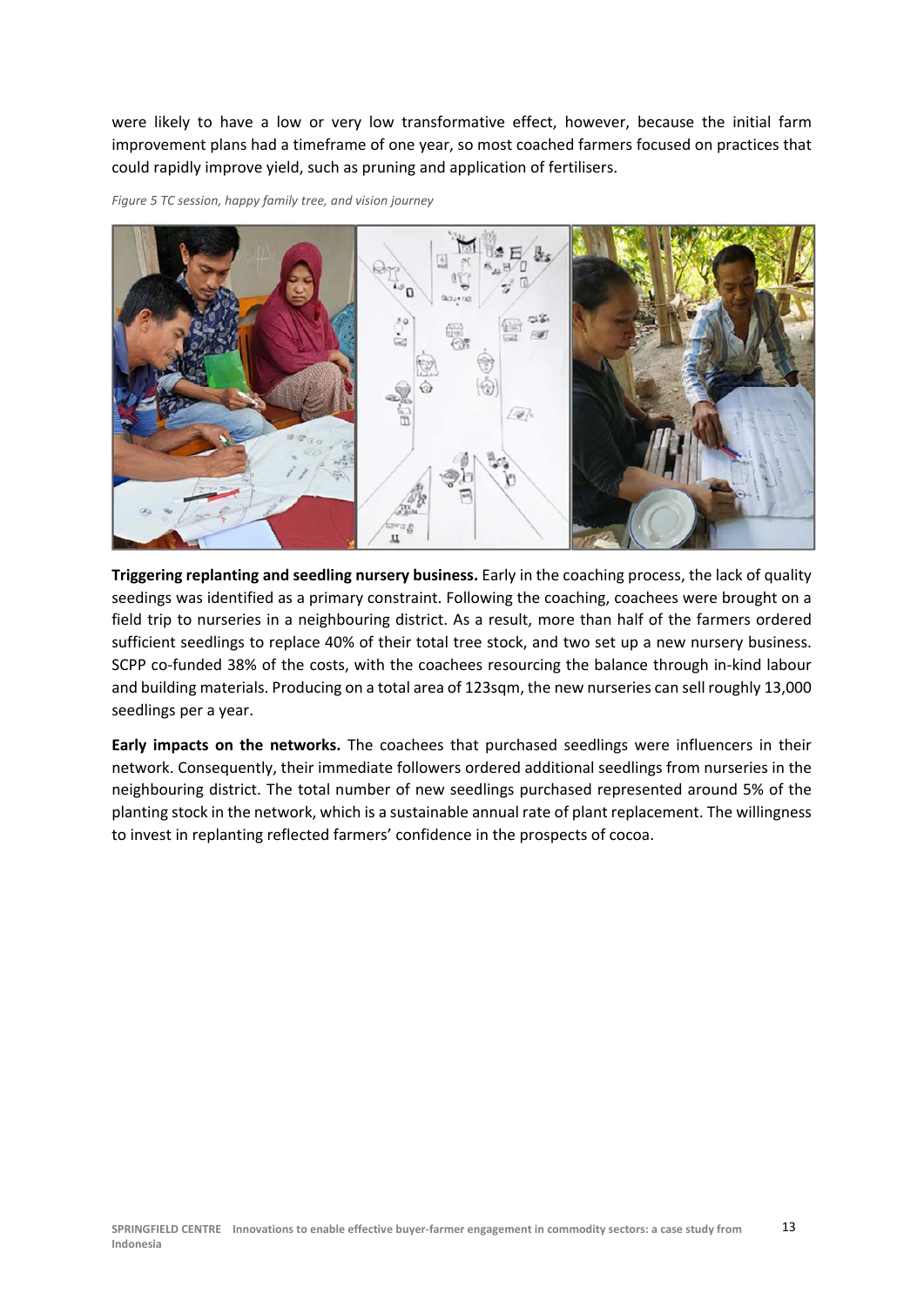## **LESSONS**

SCPP's experience in promoting innovations to enable firms to consolidate their supply chains, manage them more efficiently and make them more resilient, offers lessons that might be applicable to other commodity sectors that rely on smallholder production.

**The combination of FarmNetX, to understand and harness farmer networks, with TC, to provide farmer support more effectively, presents a real opportunity to enhance the efficiency of efforts to improve GAP or CoC adoption rates among farmers.** The pilot data demonstrated that by focusing on 5‐10% of farmers (i.e. influencers and brokers), buyers could reach 60‐70% of farmers in their networks.

**Opportunities are missed to use simple data analyses and metrics that can generate insightful information for decision making**. Easily calculated metrics, which can be reviewed on a regular basis, include:

- Return on investment of farmer support: The increase in supply volume or change in adoption rate divided by the costs of farmer training or coaching.
- **Investment per farmer: Training cost per farmer; number of farmers per field agronomist; or** the minimum supply volume in a network required to make a field agronomist worthwhile.
- **Farmers'** incentive to upgrade: The actual costs of GAP/CoC adoption by farmers compared to the actual additional benefits they receive because of upgrading.

**With an incremental investment, commodity‐buying firms can tap into the wealth of their existing farmer data and use it for more targeted, effective, and efficient supply chain upgrading.** FarmNetX pilots showed that by adding two key questions into the farm inspection function  $-$  as part of traceability requirements – network structures and prevailing influencing relationships could be revealed.

**TC demonstrated that behaviour change among farmers could be more effectively induced when the underlying motivation and vision of households are addressed.** The more clearly family aspirations were formulated, the stronger was the motivation to achieve them. Adopting new farming practices to improve yields was not treated as a goal in itself, but a means to an end, whereby a farming households could realise their aspirations. Cocoa was not positioned as the only source of income the household needed to focus on, but as a key one among many different incomes. This helped build financial resilience in the face of fluctuating cocoa prices and encouraged farmers to maintain cocoa within their portfolio of income sources even during periods of low prices. In addition, a more balanced distribution of tasks, resources and decision making between men and women contributed positively to farm management and investment.

**A separation between procurement and sustainability departments can lead to missed opportunities to improve results for farmers and for the supply chain**. Field staff in charge of supporting farmers primarily saw their engagement as a philanthropic activity and not a commercial one. For them, good performance was perceived to be reaching as many farmers as possible. As FarmNetX analysis has shown scale does not equate to effectiveness. Conversely, procurement staff, who are most concerned with securing reliable supplies, typically do not see farmer engagement and support as part of their role, when SCPP's experience demonstrates that it is an integral part of successful supply chain development and management.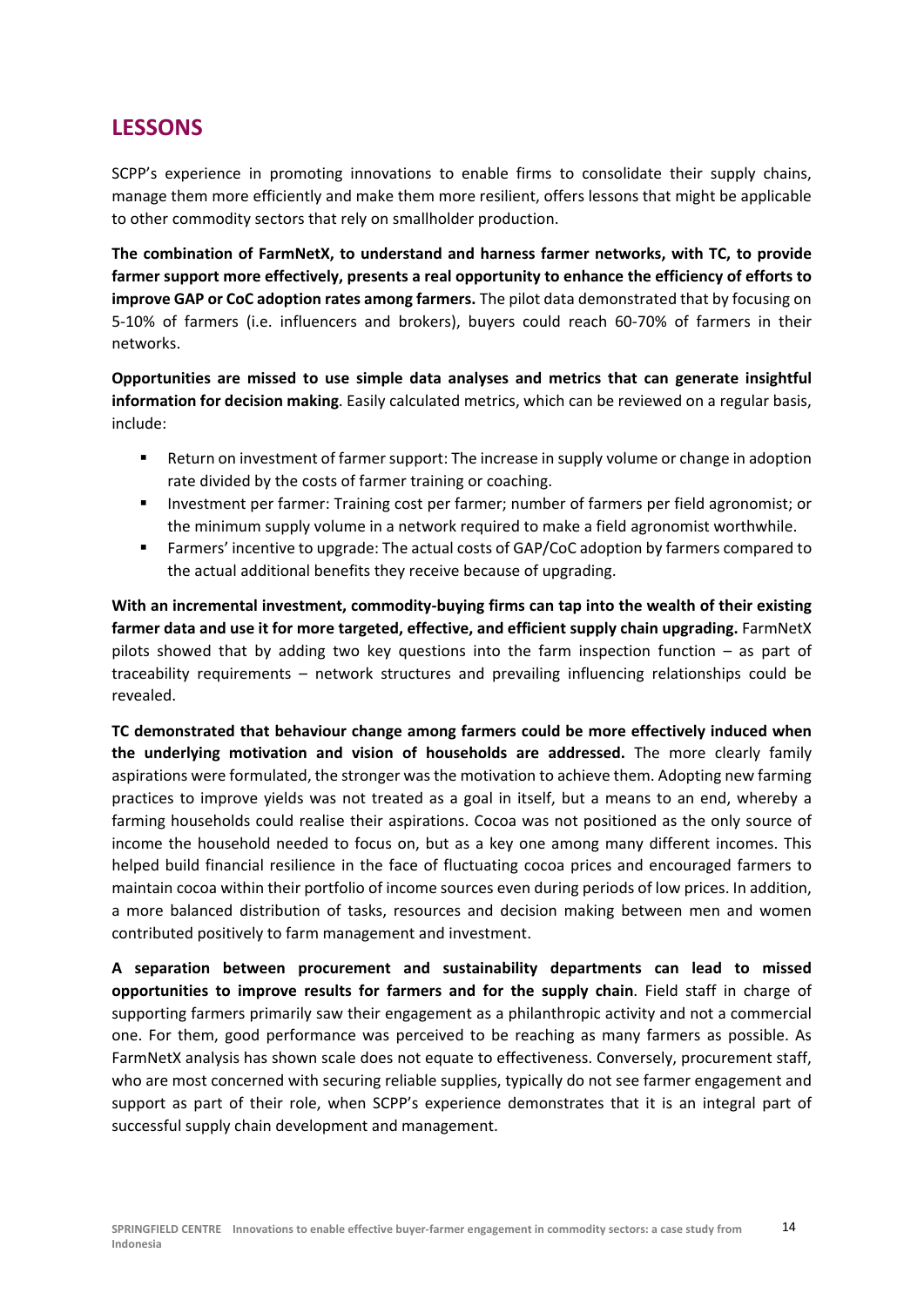**Staff managing commodity supply chains have limited opportunities or capacity for analysis and experimentation.** Stepping back, asking evaluative questions (e.g. was this the right method to use?) and testing innovative approaches, requires a 'safe space' that is not always available to staff.

**Commodity buyers can enlist specialised advisory services to fill this gap or build capacity in‐house.**  Development organisations can support this temporarily but ultimately these practices and tools are part of good supply chain management, enabling continuous monitoring and refinement of supply chain upgrading investments, and need to be incorporated into firms' management information systems.